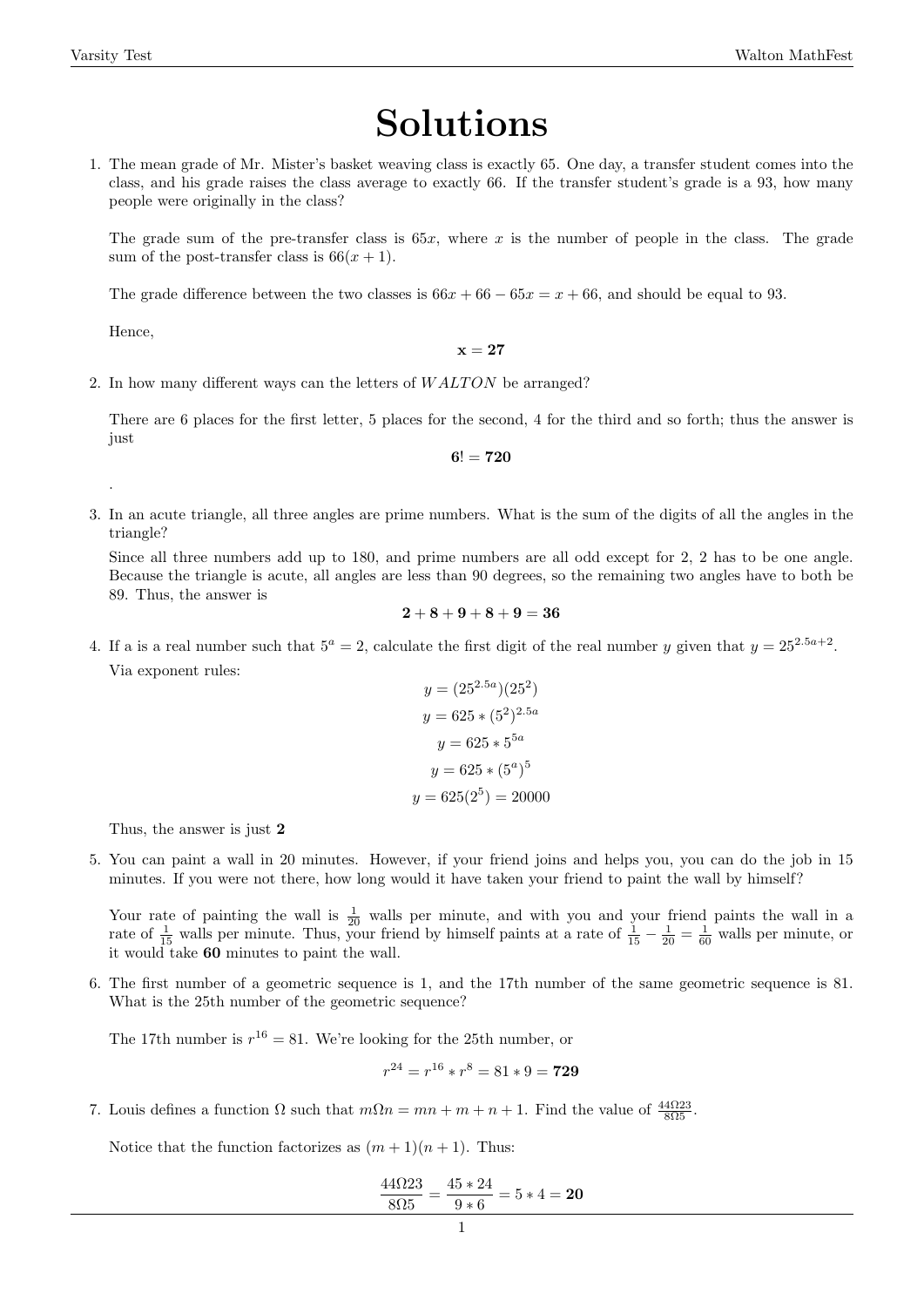8. If n is an odd integer such that the sum of the first consecutive odd numbers up to  $n(\text{which in other words, is})$  $1 + 3 + 5 + \ldots (n - 2) + n$  is 900, what is n?

The formula for finding the sum of the first x consecutive odd numbers is just  $x^2$ , so x is 30 and thus n is the x<sup>th</sup> odd number, or  $30 * 2 - 1 = 59$ .

9. Tim walks around 2 concentric circles at a constant speed of x. The distance between the outer circle and the inner circle is 5 meters. It takes Tim 10 more seconds to walk around the outer circle than the time to walk around the inner circle. Find  $10x$  in m/s rounded to the nearest whole number.

Let the radius of the inner circle be r. The circumference of the inner circle is  $2\pi r$ , and the circumference of the outer circle is  $2\pi(r+5) = 2\pi r + 10\pi$ , so the outer circle is just  $10\pi$  meters longer, and since it takes Tim 10 seconds to walk  $10\pi$  more meters, he walks  $\pi$  meters per second, or 31 meters per second.

10. When graphed on a normal  $xy$  plane,  $z * \pi$ , where z is an integer, represents the area enclosed by all the coordinates  $(a, b)$  that satisfy the condition that the following polynomial contains only one real root:

$$
f(x) = ax^2 + 2(a + b - 10)x + 2b
$$

Find the value of z.

For a quadratic to have only one real root, its Discriminant (D) must be equal to 0.

$$
D = b2 - 4ac = 4(a + b - 10)2 - 4(a)(2b) = 0
$$

$$
(a + b - 10)2 - 2ab = 0
$$

$$
(a2 + b2 + 100 + 2ab - 20a - 20b) - 2ab = 0
$$

$$
a2 - 20a + b2 - 20b + 100 = 0
$$

$$
(a - 10)2 - 100 + (b - 10)2 - 100 + 100 = 0
$$

$$
(a - 10)2 + (b - 10)2 - 100 = 0
$$

$$
(a - 10)2 + (b - 10)2 = 102
$$

This is the equation giving the values of a and b that satisfies the condition of the polynomial, and is clearly shown to enclose a circle with a radius of 10 and center (10,10) when plotted on a xy graph. The area of the circle is  $\pi * r^2 = \pi * 10^2 = 100\pi$ . So  $z * \pi = 100\pi$ , and thus:

## $z = 100$

11. How many 5 digit palindromic numbers (numbers which remain the same reversed; for example, 25652 is palindromic because the reverse of 25652 is 25652) are there which are divisible by 3?

Since it's a palindrome, we only have to care about the first three digits; the tens and units digit have to be equal to the first two digits.

Doing a little casework on whether or not the middle digit is divisible by 3 reveals that no matter whether or not the middle digit leaves a remainder of 0, 1, or 2 when being divided by 3, there are always 30 choices for the other digits. The answer is just thus

$$
30*10=\mathbf{900}
$$

12. In the regular hexagon  $ABCDEF$ , triangle  $ABC$  has area  $9\sqrt{3}$ . The area of the quadrilateral  $ABCD$  is in the In the regular nexagon  $ABCDEF$ , triangle  $ABC$  has area  $9\sqrt{3}$ . The area form  $a\sqrt{b}$ , where the radical  $(\sqrt{b})$  is as simplified as possible. Find  $a + b$ .

Solve for the side length of the hexagon using Pythagorean's theorem. The side length is 6. Then just solve for area of triangle ACD, which is

18√ 3

Therefore, total area is

$$
18\sqrt{3} + 9\sqrt{3} = 27\sqrt{3}
$$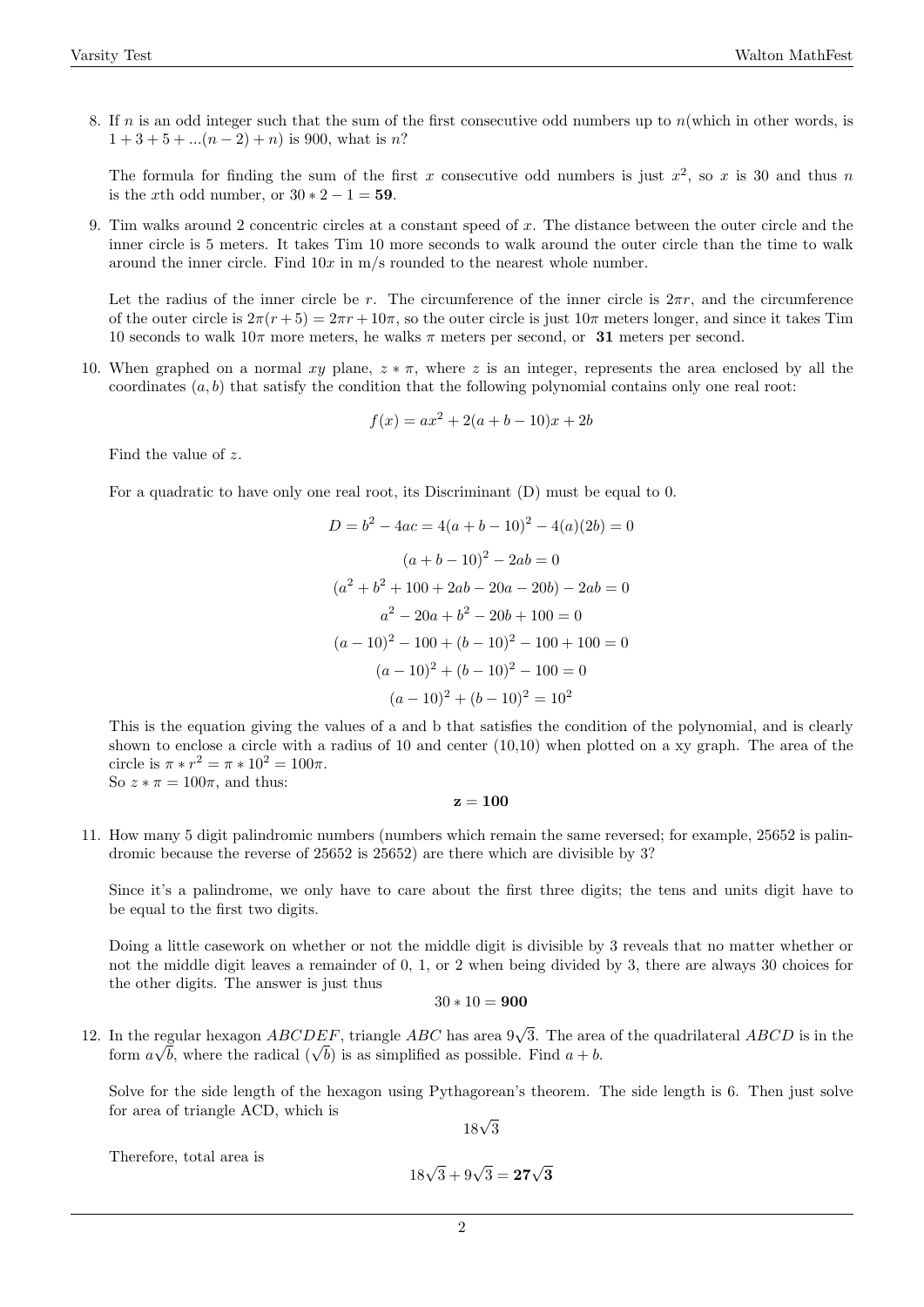13. Let  $f(0) = 0$ ,  $f(1) = 1$ , and  $f(n) = f(n-1) - f(n-2)$  for all integers  $n \geq 2$ . Find the value of  $f(0) + f(1) + f(2) + \ldots + f(602).$ 

Trying out a couple of numbers of the sequence we find that the sequence goes:

 $0, 1, 1, 0, -1, -1, 0, 1, 1...$ 

There's a pattern of  $0, 1, 1, 0, -1, -1$  that repeats in groups of 6, which has a sum of 0. Since  $f(602)$  is the 603rd number of the sequence, all the sums add up to 0 except for  $f(600)$ ,  $f(601)$ ,  $f(602)$  which is the first three numbers of the pattern: 0, 1, 1. Therefore, the answer is just 2

14. The numbers a, b, c are non-negative integers. How many possible pairs  $(a, b, c)$  satisfy the equation  $a+b+c=9$ ?

This is just stars and bars, so the answer is just

$$
\binom{11}{2} = \mathbf{55}
$$

15. A laser shot from (3, 5) bounces off the x axis then the y axis and hits a target at (3, 3). The point at which the laser bounced off the x-axis can be expressed as  $(\frac{a}{b}, 0)$ , where a and b are relatively prime, positive integers. What is  $a + b$ ?

We can reflect the target across the y and x axis in order to get to the point where the laser would hit originally without being reflected (this is true because then we reflect the laser across the x axis then the y axis to get the target again), so the new target becomes  $(-3, -3)$ . The line between  $(3, 5)$  and  $(-3, -3)$  can be solved to be  $\frac{4x}{3} + 1$ . At  $y = 0$ ,  $x = -\frac{3}{4}$ . As such,  $a = 3$  and  $b = 4$ , so the solution is 7

16. The volume of a regular triangular pyramid (regular meaning that all side lengths are the same) with side The volume of a regular triangular pyramid (regular meaning that all side lengths are length 6 is in the form  $a\sqrt{b}$ , where the radical( $\sqrt{b}$ ) is as simplified as possible. Find  $a + b$ .

First, we find the height. The length from a vertex on the base of the pyramid to the point directly beneath the apex is equal to the length of a vertex to the circumcenter of the base. Since the base is an equilateral the apex is equal to the length of a vertex to the circumcenter of the base. Since the base is an equal to  $2\sqrt{3}$ , and thus the height is  $\sqrt{36-12} = \sqrt{24} = 2\sqrt{6}$ . Therefore, the volume is

$$
\frac{1}{3}2\sqrt{6} * \frac{6^2\sqrt{3}}{4} = 18\sqrt{2}
$$

Hence, the answer is just 20.

.

17. How many pairs of positive integers  $(x, y, z)$  satisfy the equation  $x + xy + xyz + 4 = 2021$ ?

$$
x + xy + xyz = 2017
$$

$$
x(1 + y + yz) = 2017
$$

Since 2017 is a prime number and y and z are both positive integers, x must be equal to 1. This gives:

$$
1 + y + yz = 2017
$$

$$
y + yz = 2016
$$

$$
y(1 + z) = 2016
$$

y must equal all divisors of 2016 except for 2016 itself because having y as 2016 would make z equal 0, which does not satisfy the condition of all positive integers. Therefore, the (number of divisors of 2016-1) gives the the number values of y that satisfy the equation and therefore the number of  $(x,y,z)$  pairs.

2016 Number of divisors:

2016 Prime Factorization:

 $#$  of divisors  $=$ 

 $(2^5)(3^2)(7)$  $(5+1)(2+1)(1+1) = 36$ 

Number of  $(x,y,z)$  pairs = 36-1= 35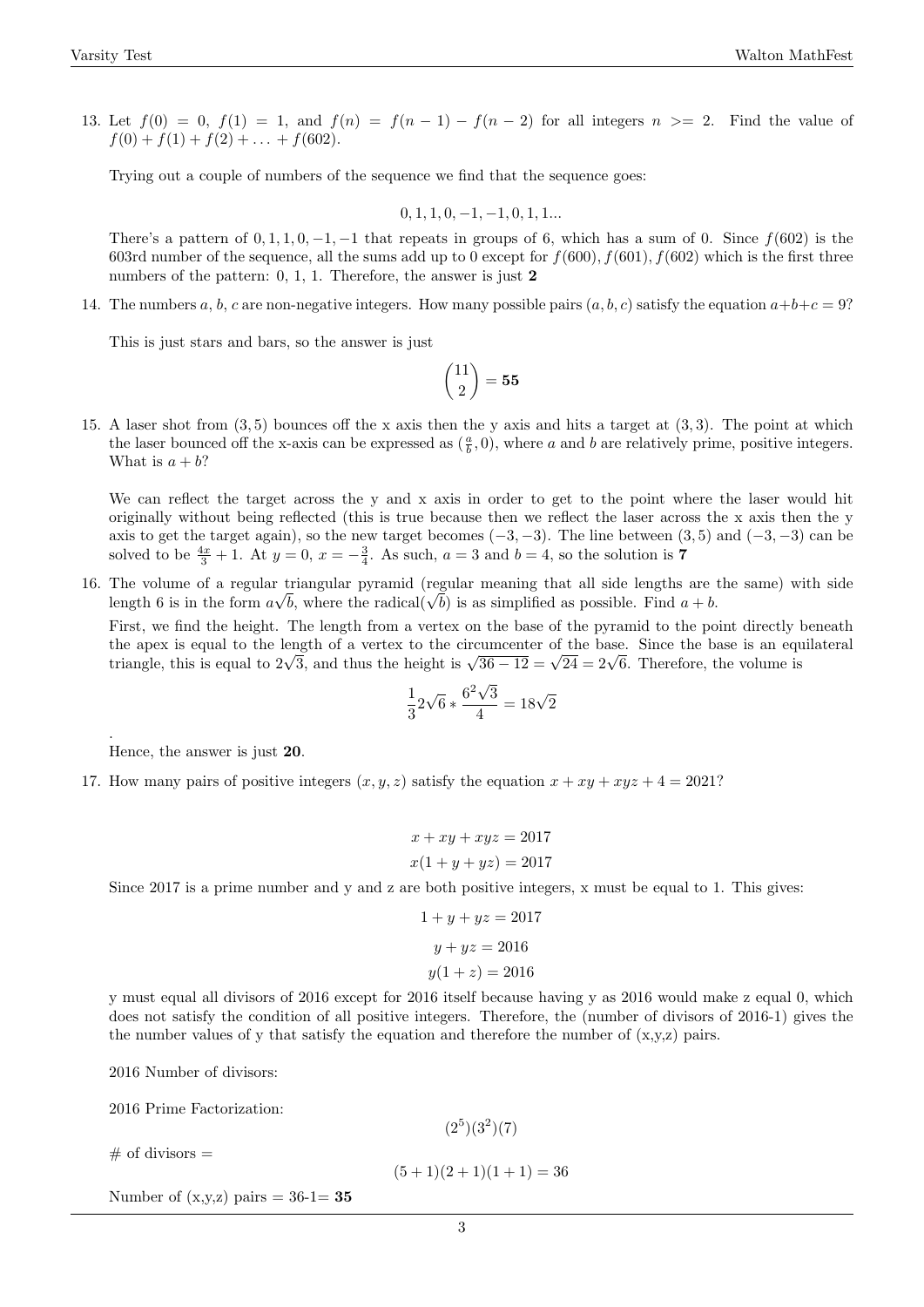18. A 12-sided regular polygon (dodecagon) and a square are inscribed in a circle of radius 1. The ratio between the area of the dodecagon to the area of the square can be expressed as  $\frac{a}{b}$  where a and b are relatively prime, positive integers. What is  $a + b$ ?

Area of a dodecagon slice  $=\frac{1}{2}absinC$ , where A and B are the lengths of the equal sides.  $\frac{1}{2} * 1 * sin(30) = \frac{1}{4}$ , and there are 12 slices so the area of the dodecagon is 2. Area of square given a diagonal of 2 (the diameter) is also just 2.  $3/2$  is our fraction, and  $3 + 2 = 5$ 

19. Let set A contain all the natural numbers from 1 to 100. Let B be the subset of A such that each element in B satisfies the following condition: the LCM of the element and 100 is equal to 100 times the element. How many elements are in B?

 $LCM * GCD = Product of two numbers. If  $LCM = product, GCD = 1$$ 

Euler's Totient:  $100 * (1 - \frac{1}{2}) * (1 - \frac{1}{5}) = 40$ 

Answer: 40

20. What are the last two digits of  $43^{43^{43}}$ ?

Via modulos and Chinese-Remainder theorem:

$$
43^{43^{43}} \mod 4 \equiv (-1)^{odd} \mod 4 \equiv -1 \mod 4
$$
  

$$
43^{43^{43}} \mod 25 \equiv 18^{43^{43}} \equiv 324^{(43^{43}-1)/2} * 18 \equiv (-1)^{(43^{43}-1)/2} * 18
$$
  

$$
43^{43} \equiv -1 \equiv 3 \mod 4
$$

so

$$
(-1)^{(43^{43}-1)/2} * 18 \equiv (-1)^{odd} * 18 \equiv -18 \equiv 7 mod 25
$$

Putting it together, we get that the answer is

 $7mod100 = 7$ 

21. Andy rolls six fair normal dice all at once at a carnival game. If the lowest number he rolls out on any of the six dice that were tossed is 5, then he gets a cash prize of \$10 dollars. Let  $\frac{a}{b}$  be the fraction equivalent to the probability Andy can earn a cash prize from the carnival game. Find the value of a.

To gain a cash prize, Andy must roll a dice that is exactly 5 and is the lowest number out of all of the six dice.

Probability of 6 Dice Rolls being  $> 5 : (2/6)^6$ 

Probability of 6 Dice rolls being  $6: (\frac{1}{6})^6$ 

We need to find the probability of the 6 Dice Rolls being at least 5, but not all dice rolls being 6 to ensure at least one dice roll being the number 5 as the least value among all the dice rolls:

$$
P = (2/6)^6 - (\frac{1}{6})^6 = (2^6 - 1)/(6^6)
$$

$$
a = (2^6 - 1) = 63
$$

22.  $F(x)$  is a quartic polynomial under the equation

$$
F(x) = x^4 + 2020x^3 - 2019x^2 - 2018x + 2017
$$

 $G(x)$  is a similar quartic polynomial, containing a coefficient of 1 for  $x^4$  just as  $F(x)$  does; however, it contains real roots that are the perfect squares of the roots of  $F(x)$ .  $H(x)$  is equal to  $\frac{G(x^2)}{F(x)}$  $\frac{G(x)}{F(x)}$  and is a quartic polynomial like  $F(x)$  and  $G(x)$ . Calculate  $|H(1)|$ .

Suppose the four roots of  $F(x)$  are a, b, c, d, making

$$
F(x) = (x - a)(x - b)(x - c)(x - d)
$$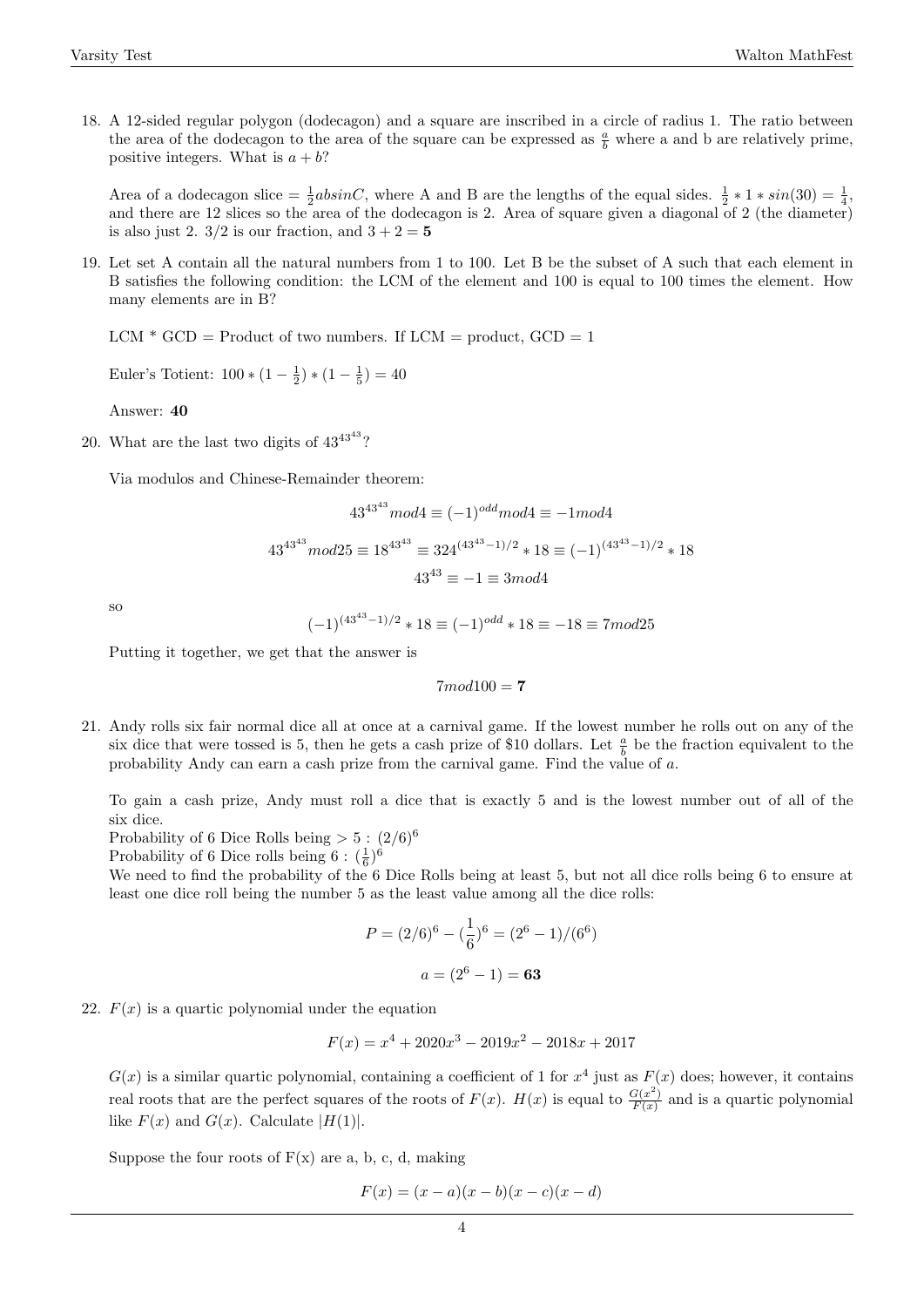Because the roots of  $G(x)$  are squares of  $F(x)$ 's roots,

$$
G(x) = (x - a^2)(x - b^2)(x - c^2)(x - d^2)
$$
  
\n
$$
G(x^2) = (x^2 - a^2)(x^2 - b^2)(x^2x - c^2)(x^2 - d^2) = (x + a)(x - a)(x + b)(x - b)(x + c)(x - c)(x + d)(x - d)
$$
  
\n
$$
H(x) \text{ is equal } \frac{G(x^2)}{F(x)}, \text{ so}
$$

$$
H(x) = [(x+a)(x-a)(x+b)(x-b)(x+c)(x-c)(x+d)(x-d)]/[(x-a)(x-b)(x-c)(x-d)]
$$

$$
H(x) = (x+a)(x+b)(x+c)(x+d) = (-x-a)(-x-b)(x-c)(x-d)
$$

$$
F(-x) = (-x-a)(-x-b)(x-c)(x-d)
$$

Therefore,

$$
H(x) = F(-x)
$$
  
\n
$$
H(1) = F(-1)
$$
  
\n
$$
F(-1) = (-1)^{4} + 2020(-1)^{3} - 2019(-1)^{2} - 2018(-1) + 2017
$$
  
\n
$$
F(-1) = 1 - 2020 - 2019 + 2018 + 2017
$$
  
\n
$$
F(-1) = -3
$$

Thus, the answer is

$$
|-3|=3
$$

- 23. A pentagram (five-pointed star) has five magical torches placed at each of its vertices. The torches have the following properties:
	- (a) A torch can either be lit or unlit.
	- (b) Torches can be lit manually through an action, but cannot be put out manually.
	- (c) If a torch is lit manually through an action, the two torches along its adjacent vertices have their states toggled.

For example, if only torch C is initially lit and then torch A is manually lit through an action, only torches A and D will be lit after this action.



What is the maximum number of actions needed to light all of the torches on the pentagram, given any initial condition?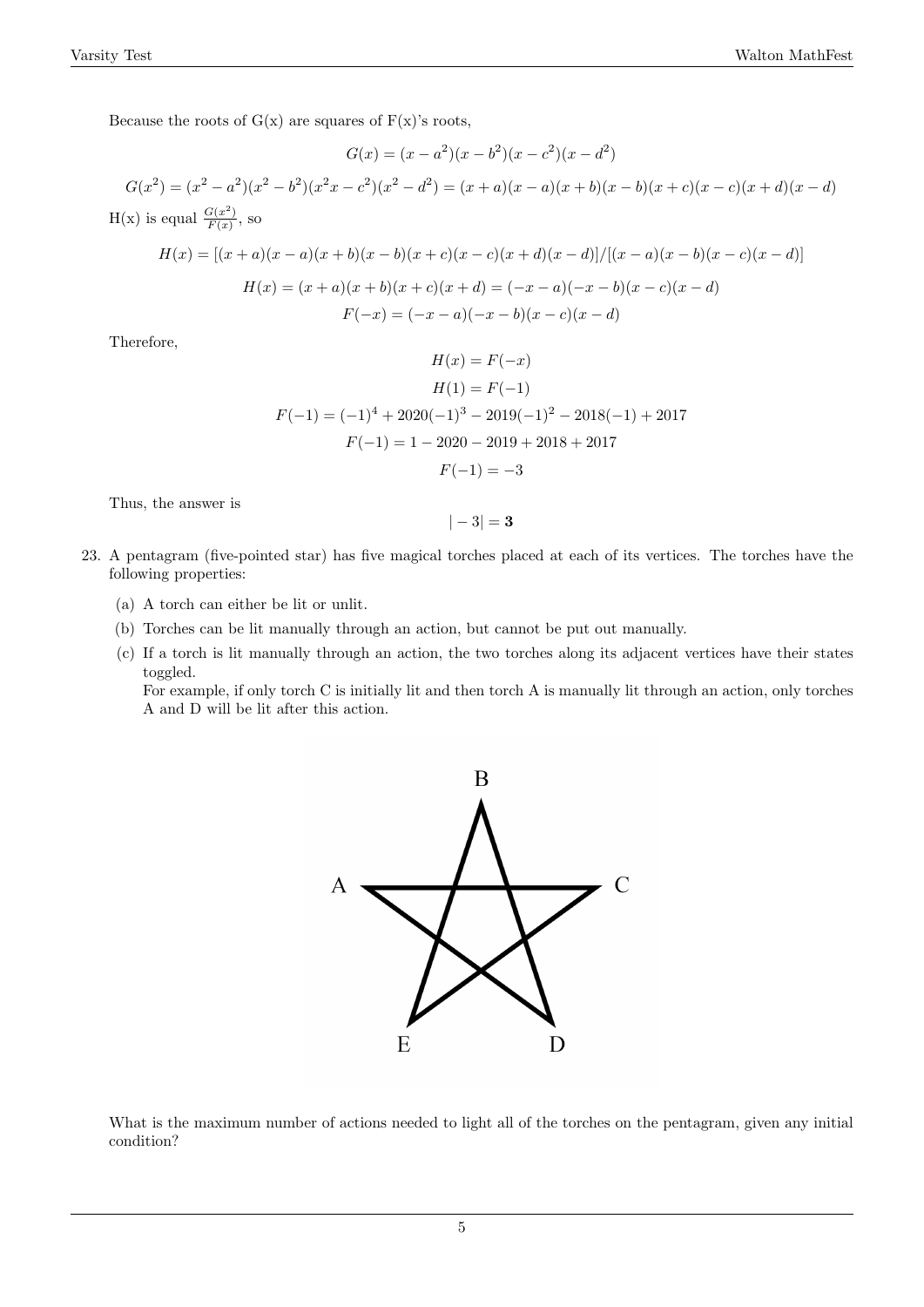(Apologies in advance for non-latex text - these diagrams were hard to do in latex!)

The reasoning behind the solution is to start with the final solution, where all torches are lit, and work your way backwards to find all the possible combinations of torch lighting for the initial setup.

00000

If you toggle a white to a black the surrounding ones also turn black. The last one loops around to the first and vice versa.

```
The final solution is this:
\bullet\bullet\bullet\bullet\bulletWhich can only be made by toggling this:
\bullet000\bullet (equivalent to \circ \bullet \bullet \bullet \circ)
      \wedgeWhich can only be made by toggling this (i'll just continue)
000002\wedge0000003\wedge\circ \bullet \circ \bullet \bullet 4\bullet \circ \bullet \bullet \bullet 5 (equivalent to \bullet \bullet \bullet \bullet \circ)
\bullet \bullet \circ \circ \bullet 6 (equivalent to \circ \bullet \bullet \bullet \circ)
      \lambda\circ \circ \bullet \circ \bullet (same as 3)
```
There are other permutations that could result in those positions but I only chose the ones that were unique, to try to get all possible positions that lead to a solution. If a position can be made by shifting all of the dots over by one (equivalent to rotating the pentagram), it's identical. These are the only possible colorings of the pentagon.

Finally, we have one more case - the completely empty set of torches case. The case is: 00000 to 01110 to 11101 to 11010 to 10100 to 01000 to 00110 to 11111.

Therefore, the maximum number of actions needed to light all of the torches is 7.

24. Three numbers are chosen randomly between 0 and 1. The probability that the three numbers make up the side lengths of an obtuse triangle is in the form  $\frac{\pi}{a} - \frac{b}{c}$  where  $\frac{b}{c}$  is a fraction as simplified as possible, and  $\frac{\pi}{a}$  is as simplified as possible. Find  $a + b + c$ .

Let the three numbers chosen be denoted as a,b and c, and have  $a \ge b \ge c$ . Then, because we want  $a < b + c$ )(because triangle inequality) and  $a^2 > b^2 + c^2$ (because the triangle is obtuse), we have the following diagram: